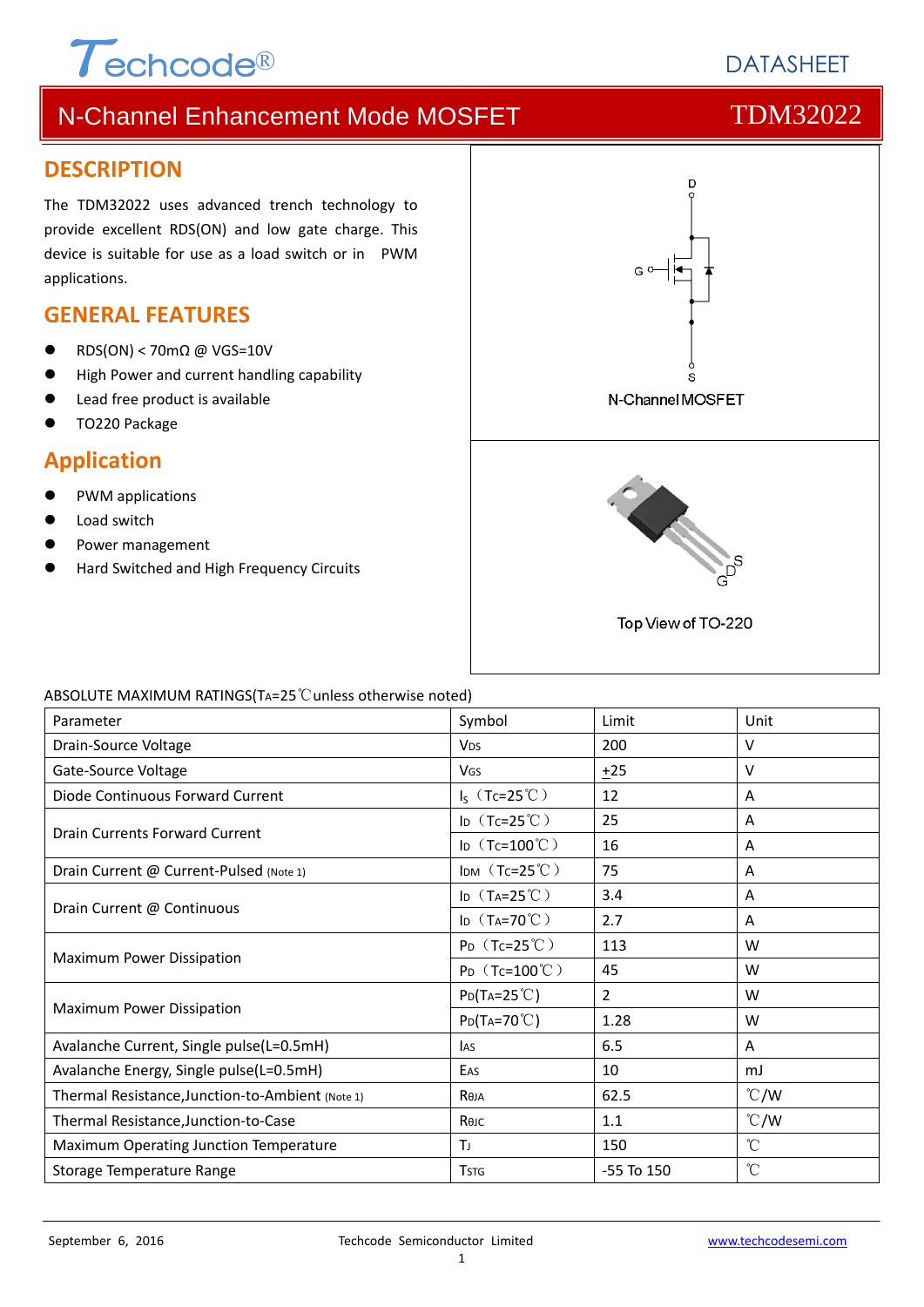

# **ELECTRICAL CHARACTERISTICS (TA=25**℃**unless otherwise noted)**

| Parameter                                 | Symbol                  | Condition                                         | Min                      | Typ            | Max                      | Unit      |  |  |
|-------------------------------------------|-------------------------|---------------------------------------------------|--------------------------|----------------|--------------------------|-----------|--|--|
| OFF CHARACTERISTICS                       |                         |                                                   |                          |                |                          |           |  |  |
|                                           | <b>BV<sub>DSS</sub></b> | VGS=0V ID=250µA<br>200<br>$\sim$                  |                          |                | $\overline{a}$           | $\vee$    |  |  |
| Drain-Source Breakdown Voltage            |                         |                                                   |                          |                |                          |           |  |  |
| Zero Gate Voltage Drain Current           | <b>IDSS</b>             | VDS=160V,VGS=0V                                   |                          | $\overline{a}$ | $\mathbf{1}$             | $\mu$ A   |  |  |
| Gate-Body Leakage Current                 | <b>IGSS</b>             | VGS=±25V,VDS=0V                                   | ÷,                       | $\Box$         | ±100                     | nA        |  |  |
| <b>ON CHARACTERISTICS (Note 2)</b>        |                         |                                                   |                          |                |                          |           |  |  |
| <b>Gate Threshold Voltage</b>             | VGS(th)                 | VDS=VGS, ID=250µA                                 | 2                        | 3              | $\overline{4}$           | $\vee$    |  |  |
| Drain-Source On-State Resistance          | R <sub>DS</sub> (ON)    | VGS=10V, ID=12A                                   | L.                       | 57             | 70                       | $m\Omega$ |  |  |
| DYNAMIC CHARACTERISTICS (Note3)           |                         |                                                   |                          |                |                          |           |  |  |
| Gate Resistance                           | $R_G$                   | VDS=0V, VGS=0V, F=1.0MHz                          | $\blacksquare$           | 1.0            | $\mathbb{L}$             | Ω         |  |  |
| Input Capacitance                         | Ciss                    | VDS=30V, VGS=0V, F=1.0MHz                         | ÷,                       | 2350           | 3100                     | PF        |  |  |
| <b>Output Capacitance</b>                 | Coss                    |                                                   | ÷.                       | 155            | $\mathbf{r}$             | PF        |  |  |
| Reverse Transfer Capacitance              | Crss                    |                                                   | ÷,                       | 45             | $\overline{a}$           | PF        |  |  |
| <b>SWITCHING CHARACTERISTICS (Note 3)</b> |                         |                                                   |                          |                |                          |           |  |  |
| Turn-on Delay Time                        | $td($ on $)$            | VDS=30V, RL=30 $\Omega$ , VGEN=10V, RG=6 $\Omega$ | $\overline{\phantom{a}}$ | 16             | 29                       | nS        |  |  |
| Turn-on Rise Time                         | tr                      | $ID=1A$                                           | $\blacksquare$           | $\overline{7}$ | 13                       | nS        |  |  |
| Turn-Off Delay Time                       | $td($ off $)$           |                                                   | $\overline{\phantom{0}}$ | 37             | 67                       | nS        |  |  |
| Turn-Off Fall Time                        | tf                      |                                                   | L,                       | 15             | 28                       | nS        |  |  |
| <b>Total Gate Charge</b>                  | Q <sub>g</sub>          | VDS=100V,ID=12A,VGS=10V                           |                          | 40             | 56                       | nC        |  |  |
| Gate-Source Charge                        | Qgs                     |                                                   |                          | 14             | $\overline{\phantom{a}}$ | nC        |  |  |
| Gate-Drain Charge                         | Qgd                     |                                                   | ÷,                       | 10             | $\overline{\phantom{a}}$ | nC        |  |  |
| Body Diode Reverse Recovery Time          | Trr                     | IF=40A, dl/dt=100A/µs                             | ÷,                       | 75             | $\overline{a}$           | nS        |  |  |
| Body Diode Reverse Recovery Charge        | Qrr                     |                                                   | ÷,                       | 250            | $\blacksquare$           | nC        |  |  |
| DRAIN-SOURCE DIODE CHARACTERISTICS        |                         |                                                   |                          |                |                          |           |  |  |
| Diode Forward Voltage (Note 2)            | <b>V</b> sp             | VGS=0V,Is=20A                                     | $\blacksquare$           | 0.8            | 1.3                      | $\vee$    |  |  |
| NOTES:                                    |                         |                                                   |                          |                |                          |           |  |  |

1. Pulse width limited by max. junction temperature.

2. Pulse Test: Pulse Width  $\leq 300$ μs, Duty Cycle  $\leq 2\%$ .

3. Guaranteed by design, not subject to production testing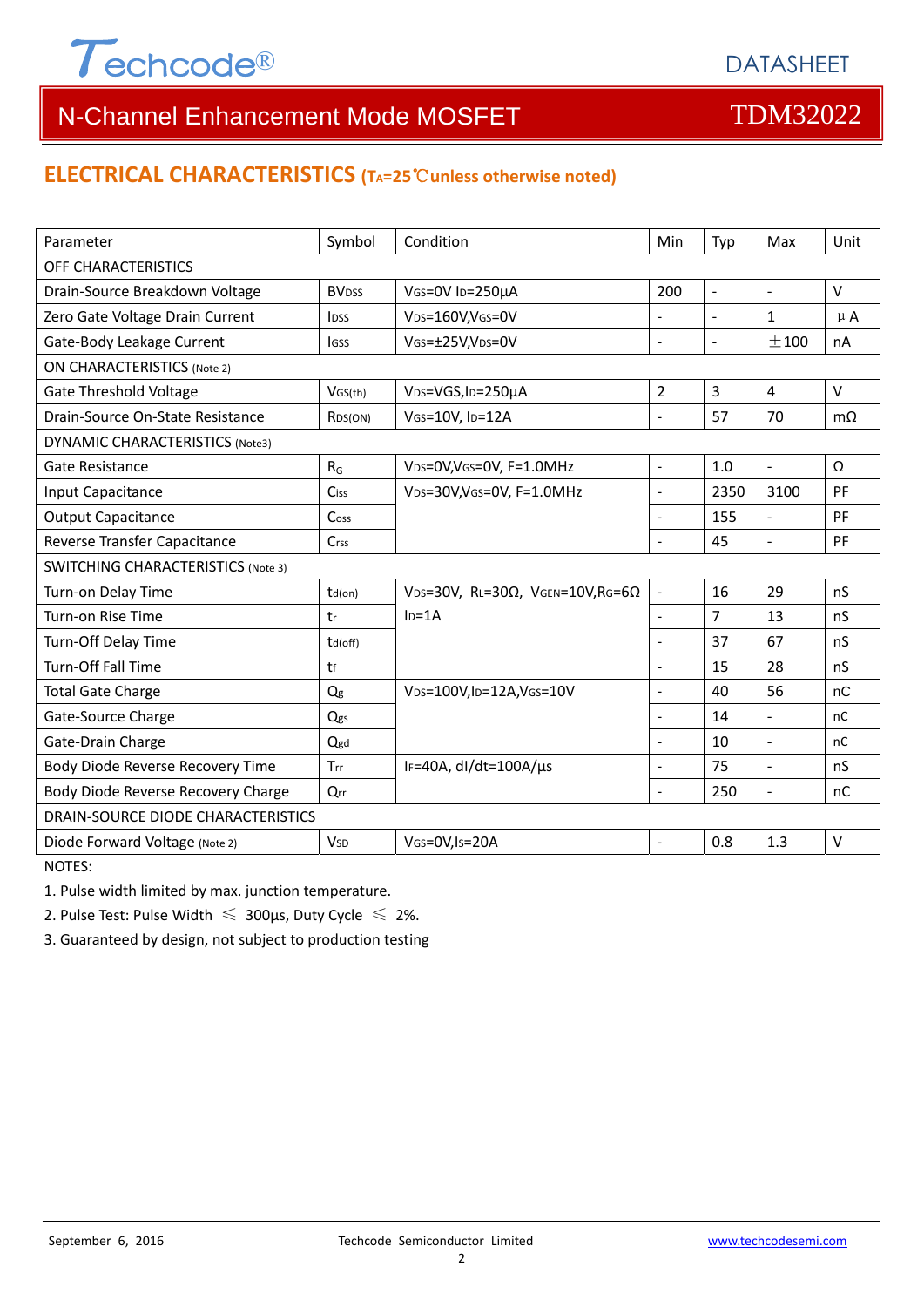

# DATASHEET

# N-Channel Enhancement Mode MOSFET TOM32022

# **Typical Operating Characteristics**



**Drain Current** 30 25 I<sub>D</sub>-Drain Current (A) 20 15  $10$ 5 25°C,V<sub>G</sub>=10V  $\mathbf 0$ 80 100 20 60 120 140 160  $\bf{0}$ 40 T<sub>j</sub>-Junction Temperature

**Safe Operation Area** 



V<sub>DS</sub> - Drain - Source Voltage (V)

**Thermal Transient Impedance** 



Square Wave Pulse Duration (sec)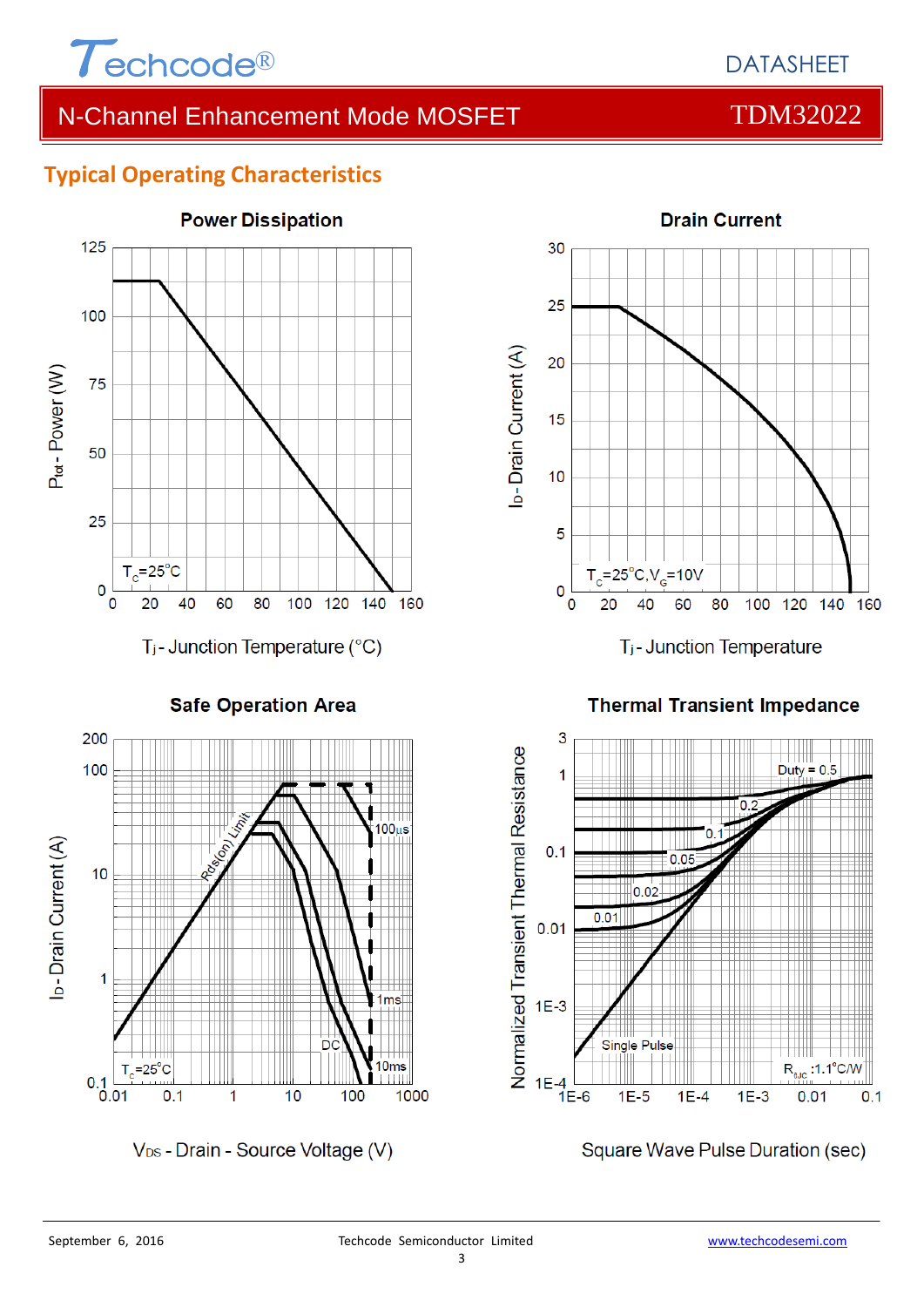

# DATASHEET

# N-Channel Enhancement Mode MOSFET TOM32022

# **Typical Operating Characteristics(Cont.)**



# **Output Characteristics**



I<sub>D</sub>-Drain Current (A)

### **Gate Threshold Voltage**



# **Drain-Source On Resistance**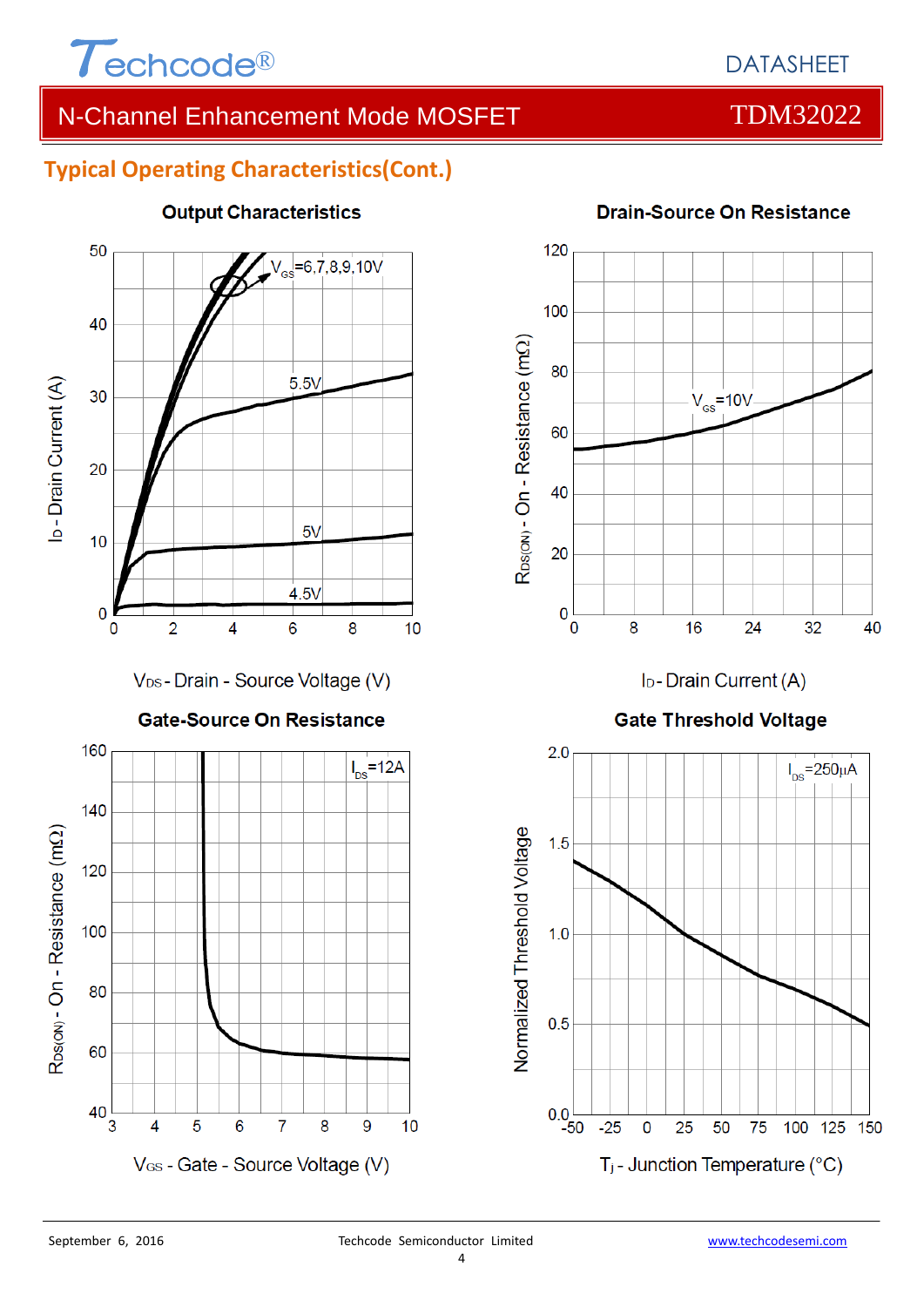

# **Typical Operating Characteristics(Cont.)**



#### **Drain-Source On Resistance**







#### **Source-Drain Diode Forward**

**Gate Charge** 

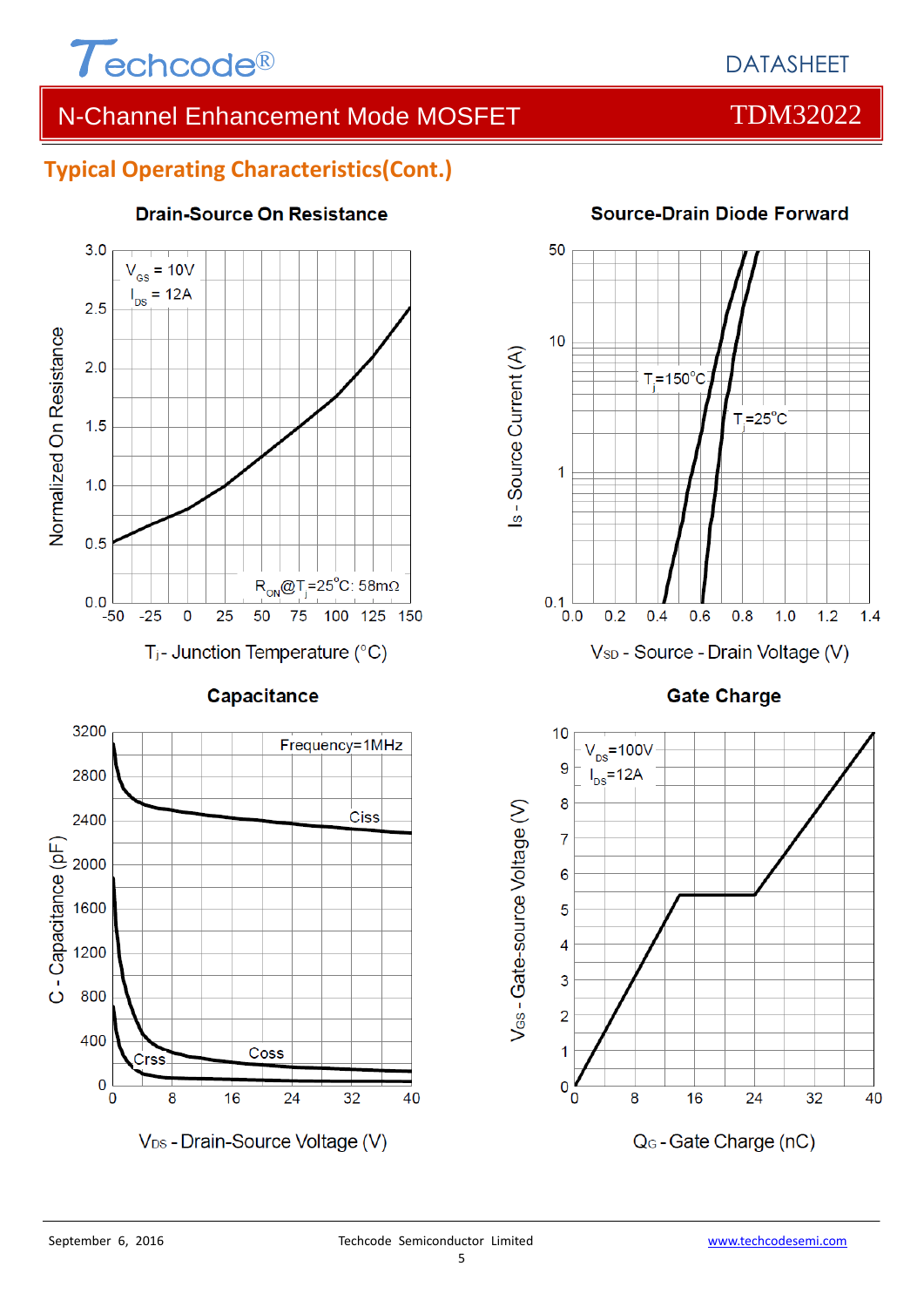

TO220 Package

**Package Information**





Δ

|                | TO-220             |       |               |       |  |  |  |
|----------------|--------------------|-------|---------------|-------|--|--|--|
| ලා@<ი          | <b>MILLIMETERS</b> |       | <b>INCHES</b> |       |  |  |  |
|                | MIN.               | MAX.  | MIN.          | MAX.  |  |  |  |
| А              | 3.56               | 4.83  | 0.140         | 0.190 |  |  |  |
| A1             | 0.51               | 1.40  | 0.020         | 0.055 |  |  |  |
| A <sub>2</sub> | 2.03               | 2.92  | 0.080         | 0.115 |  |  |  |
| b              | 0.38               | 1.02  | 0.015         | 0.040 |  |  |  |
| b2             | 1.14               | 1.78  | 0.045         | 0.070 |  |  |  |
| C              | 0.36               | 0.61  | 0.014         | 0.024 |  |  |  |
| D              | 14.22              | 16.51 | 0.560         | 0.650 |  |  |  |
| D1             | 8.38               | 9.30  | 0.330         | 0.366 |  |  |  |
| D <sub>2</sub> | 12.19              | 13.65 | 0.480         | 0.537 |  |  |  |
| Е              | 9.65               | 10.67 | 0.380         | 0.420 |  |  |  |
| E1             | 6.86               | 8.89  | 0.270         | 0.350 |  |  |  |
| е              | 2.54 BSC           |       | 0.100 BSC     |       |  |  |  |
| H1             | 5.84               | 6.86  | 0.230         | 0.270 |  |  |  |
| L              | 12.70              | 14.73 | 0.500         | 0.580 |  |  |  |
| L1             |                    | 6.35  |               | 0.250 |  |  |  |
| P              | 3.53               | 4.09  | 0.139         | 0.161 |  |  |  |
| Q              | 2.54               | 3.43  | 0.100         | 0.135 |  |  |  |

**RECOMMENDED LAND PATTERN** 



UNIT: mm



DATASHEET